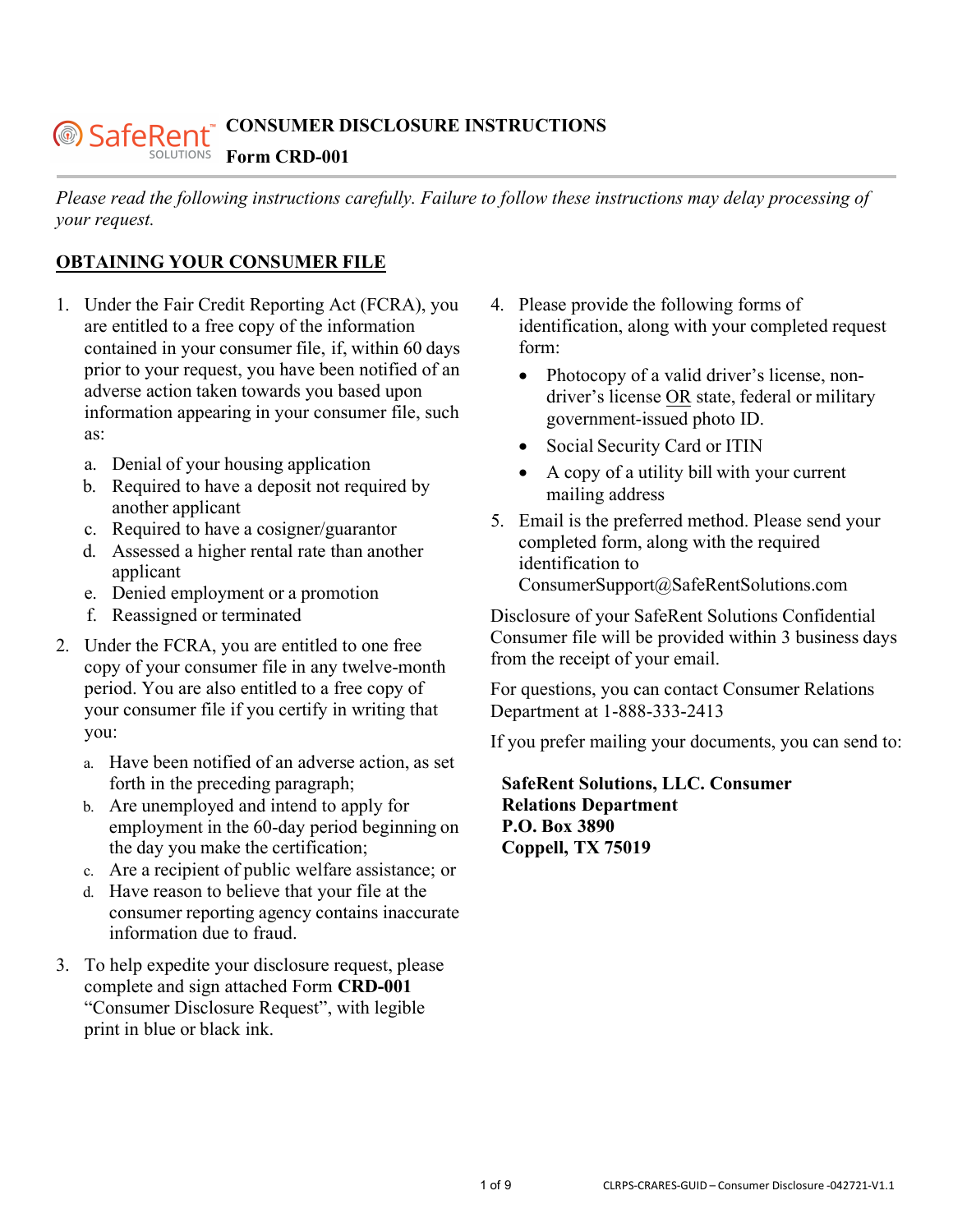## **OBTAINING YOUR CREDIT FILE**

Your credit bureau file is not maintained by SRS. To obtain a copy of your credit bureau report, or for information regarding your credit file, including trade-line accounts such as credit cards, utility bills and bankruptcy information, please contact the national credit reporting agencies (CRAs) listed below.

If a copy of your credit report was obtained through SRS in conjunction with your application for housing, we will provide you with a copy of the report that was obtained.

To dispute information contained in your Experian, Equifax or TransUnion credit reports, please contact the credit bureau(s) directly. In accordance with the FCRA, if your credit file was obtained through SRS, you may forward reinvestigation requests to the SRS Consumer Relations Department, which will in turn be forwarded to the appropriate credit bureau(s) for reinvestigation. Please do not submit credit bureau disputes to SRS which have already been initiated through the credit bureau(s). We cannot assist you with a credit dispute if we did not access your credit file on behalf of our clients.

To receive your credit file from a national CRA, you may do the following:

- 1. Request a copy through the CRA's automated system via the toll free phone numbers below.
- 2. Submit your request in writing to the CRA via the addresses below. Prior to submitting your request, contact the CRA via the toll free phone numbers below to obtain specific information that you should include with your written request.
- 3. Request a copy through the CRA's web site.
- 4. Request a copy through *[www.annualcreditreport.com](http://www.annualcreditreport.com/)* or by calling 1(877) 322-8228.

#### CRA CONTACT INFORMATION

**Experian National Consumer Assistance Center** PMB 2104 - Allen, Texas 75013-2104

Telephone: 1(888) 397-3742; Website: *[www.experian.com](http://www.experian.com/)*

#### **Equifax Information Service Center**

P.O. Box 740241 - Atlanta, Georgia 30374-0241 Telephone: 1(800) 685-1111; Website: *[www.equifax.com](http://www.equifax.com/)*

#### **Trans Union LLC**

P.O. Box 2000 - Chester, Pennsylvania 19022-2000 Telephone: 1(800) 888-4213; Website: *[www.transunion.com](http://www.transunion.com/)*

# **TeleCheck Consumer Service Office**

PMB 4513 - Houston, TX 77210-4513 Telephone 1(800)366-2425; Website: *[www.telecheck.com](http://www.telecheck.com/)*

#### **FACTA Central Source**

Disclosure of credit file website: *[www.annualcreditreport.com](http://www.annualcreditreport.com/)* Telephone 1(877) 322-8228 or 1(877) FACT- ACT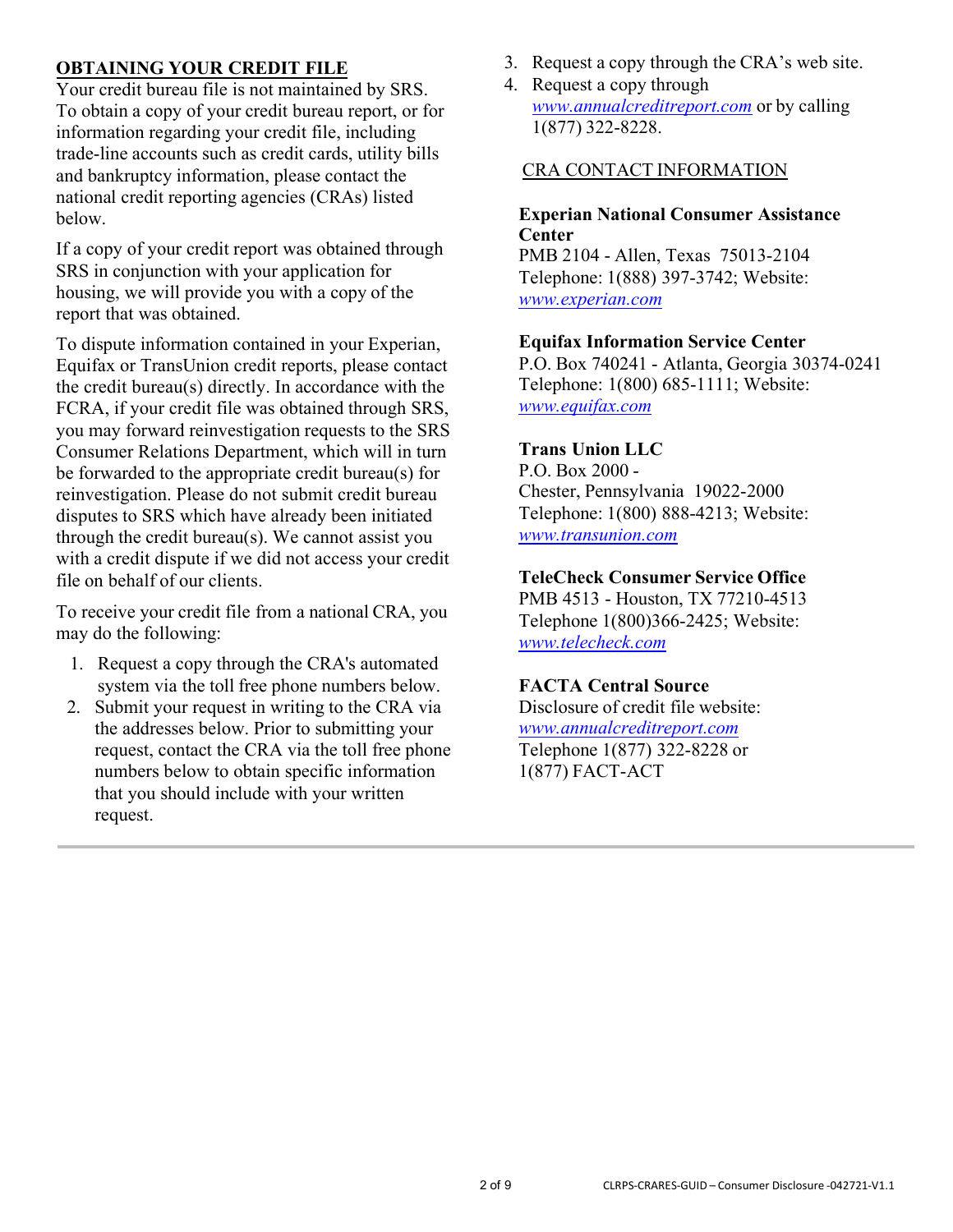#### **CONSUMER DISCLOSURE REQUEST FORM** SafeRent **Form CRD-001**

## **SECTION A: Type of Request**

*(Check one of the following. Refer to the Instructions on page 4, item #1-#3 for assistance.)* 

| 1. | I qualify for a free copy of my consumer file because: (See item $#2$ of the Instructions)                                                                                                            |
|----|-------------------------------------------------------------------------------------------------------------------------------------------------------------------------------------------------------|
|    | Check one of the following:                                                                                                                                                                           |
|    | (a) $\Box$ I am requesting my free annual consumer file disclosure under the Fair Credit Reporting Act<br>(FCRA).                                                                                     |
|    | (b) $\Box$ I reside where state laws entitle me to one or more free copies per year, and under such law, I<br>qualify for another free copy of my consumer file. (See instructions sheet for states.) |
|    | I have been notified of an adverse action based on information in my consumer file and have<br>$(c)$    <br>enclosed the qualifying information. (Proceed to section B)                               |
|    | $\alpha$ and $\alpha$ is the state of $\alpha$ is the state of $\alpha$ is the state of $\alpha$ is the state of $\alpha$<br>$\left(1\right)$                                                         |

(d)  $\Box$  I suspect my file may contain fraudulent information or I may be the victim of identity theft.

 $(e)$  I can certify in writing that I am unemployed or currently receiving public assistance. I have enclosed the qualifying information.

### **SECTION B: Where/With Whom You Applied**

| (Complete this section if you checked boxes #1 and (c) above)                                                                          |                |                                                                       |
|----------------------------------------------------------------------------------------------------------------------------------------|----------------|-----------------------------------------------------------------------|
| Housing Application Date:                                                                                                              |                |                                                                       |
|                                                                                                                                        |                |                                                                       |
| Contact Person:                                                                                                                        |                | Phone Number: ( )                                                     |
|                                                                                                                                        |                |                                                                       |
|                                                                                                                                        |                | State: $\angle$ $\angle$ $\angle$ $\angle$ $\angle$ $\angle$ $\angle$ |
| <b>SECTION C: Consumer Identifying Information</b>                                                                                     |                |                                                                       |
| Include a copy of your valid and verifiable, government-issued photo identification <i>(i.e. driver's license,</i><br>passport, etc.). |                |                                                                       |
|                                                                                                                                        |                |                                                                       |
| Check one if applicable: $\Box$ Jr. $\Box$ Sr                                                                                          | Date of Birth: |                                                                       |

| List Maiden or Other Names Used:                                |        |       |
|-----------------------------------------------------------------|--------|-------|
| Social Security or Individual Tax Identification Number (ITIN): |        |       |
| Phone Numbers: Home (                                           | Work ( | Cell. |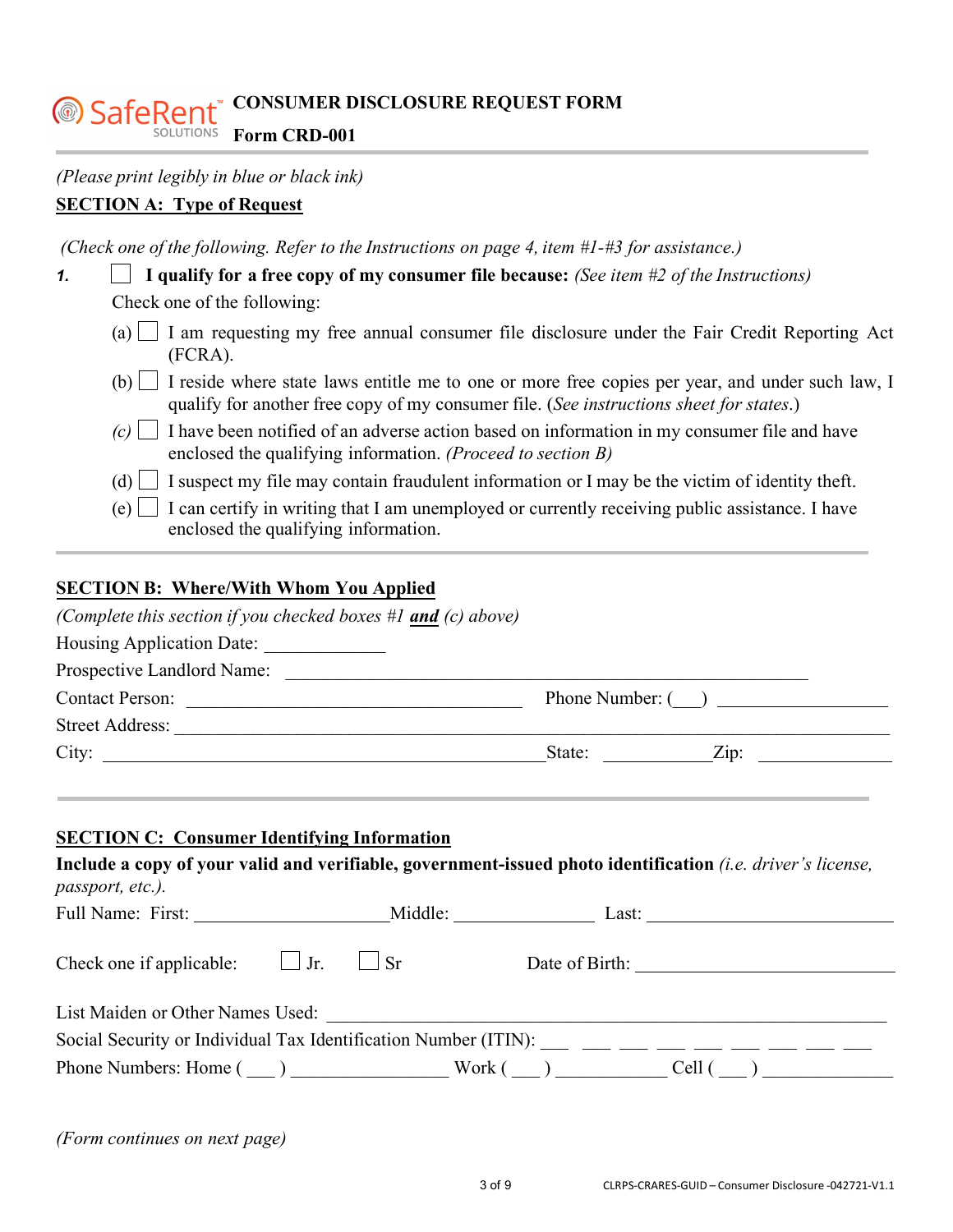**List all addresses where you have resided over the past seven years:** *(Information will be mailed to current address)*.

**Please include a recent tax bill, or utility bill for proof of address** *(i.e. phone bill, cable bill, electric bill etc.)*.

|                                                  | State: <u>Zip:</u> Zip:   |  |
|--------------------------------------------------|---------------------------|--|
|                                                  |                           |  |
|                                                  |                           |  |
|                                                  |                           |  |
|                                                  |                           |  |
|                                                  |                           |  |
|                                                  |                           |  |
|                                                  |                           |  |
|                                                  | State: <u>Letter Zip:</u> |  |
|                                                  |                           |  |
| City: <u>City:</u> City: <u>City:</u> City: 2ip: |                           |  |

BY SUBMITTING THIS FORM, I AGREE THAT I AM THE PERSON NAMED ABOVE AND I UNDERSTAND THAT IT MAY BE A VIOLATION OF FEDERAL AND/OR STATE LAW TO OBTAIN A CONSUMER REPORT ON ANY PERSON OTHER THAN MYSELF, AND THAT UNDER THE FAIR CREDIT REPORTING ACT, ANY PERSON WHO KNOWINGLY AND WILLFULLY OBTAINS INFORMATION ON A CONSUMER FROM A CONSUMER REPORTING AGENCY UNDER FALSE PRETENSES SHALL BE FINED UNDER TITLE 18, UNITED STATES CODE, IMPRISONED FOR NOT MORE THAN 2 YEARS, OR BOTH.

**I swear, under penalty of law, that to the best of my knowledge, the information provided above is true and correct.**

| $\mathbf{p}_{r}$<br>ане<br>. |  |
|------------------------------|--|
|                              |  |

Signature: Date: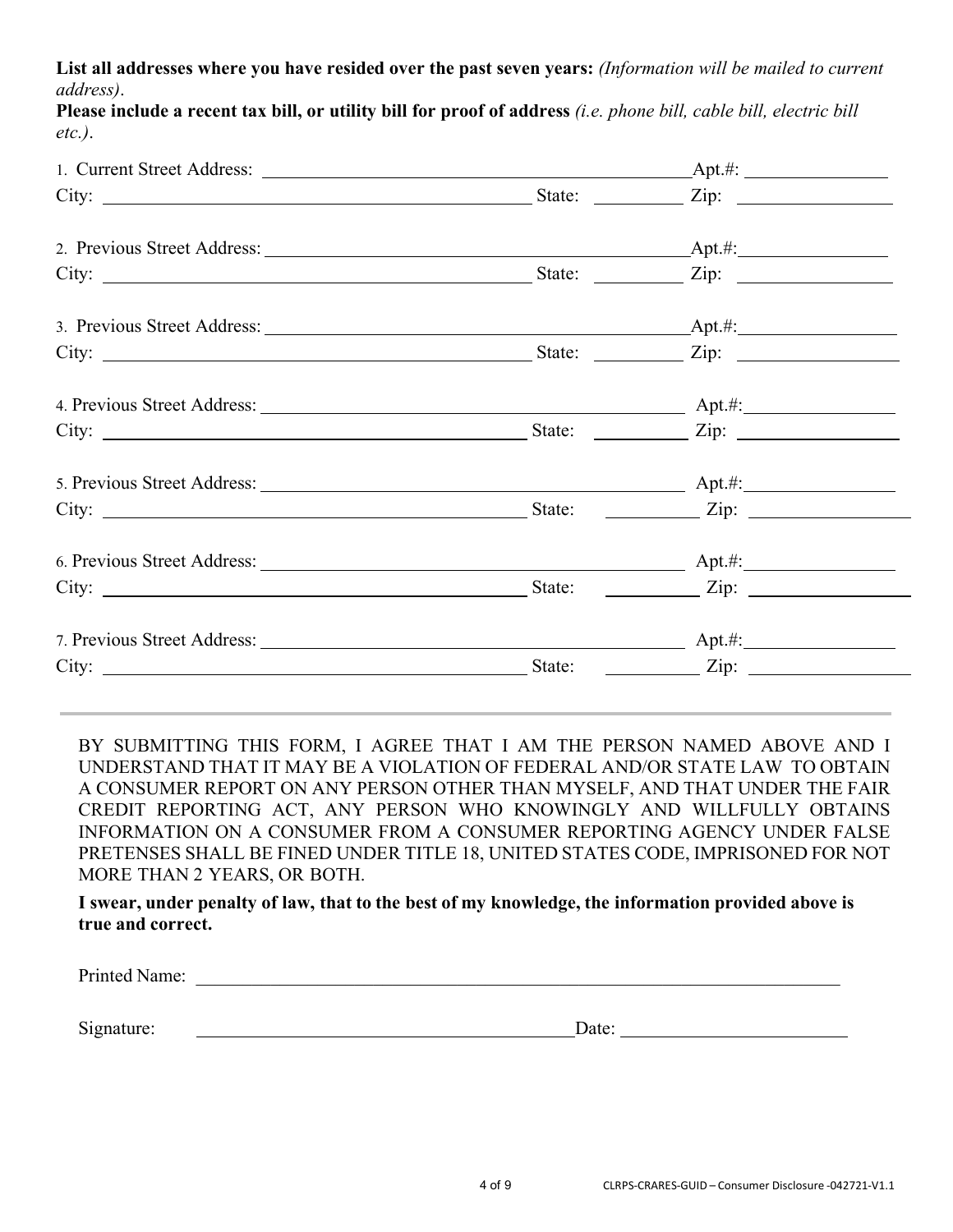*Para información en español, visite [www.consumerfinance.gov/learnmore o](http://www.consumerfinance.gov/learnmore) escribe a la Consumer Financial Protection Bureau, 1700 G Street N.W., Washington, DC 20552.* 

# **A Summary of Your Rights Under the Fair Credit Reporting Act**

The federal Fair Credit Reporting Act (FCRA) promotes the accuracy, fairness, and privacy of information in the files of consumer reporting agencies. There are many types of consumer reporting agencies, including credit bureaus and specialty agencies (such as agencies that sell information about check writing histories, medical records, and rental history records). Here is a summary of your major rights under the FCRA. **For more information, including information about additional rights, go to [www.consumerfinance.gov/learnmore o](http://www.consumerfinance.gov/learnmore)r write to: Consumer Financial Protection Bureau, 1700 G Street N.W., Washington, DC 20552.** 

- •**You must be told if information in your file has been used against you**. Anyone who uses a credit report or another type of consumer report to deny your application for credit, insurance, or employment – or to take another adverse action against you – must tell you, and must give you the name, address, and phone number of the agency that provided the information.
- •**You have the right to know what is in your file.** You may request and obtain all the information about you in the files of a consumer reporting agency (your "file disclosure"). You will be required to provide proper identification, which may include your Social Security number. In many cases, the disclosure will be free. You are entitled to a free file disclosure if:
	- a person has taken adverse action against you because of information in your credit report;
	- you are the victim of identity theft and place a fraud alert in your file;
	- your file contains inaccurate information as a result of fraud;
	- you are on public assistance;
	- you are unemployed but expect to apply for employment within 60 days.

In addition, all consumers are entitled to one free disclosure every 12 months upon request from each nationwide credit bureau and from nationwide specialty consumer reporting agencies. See [www.consumerfinance.gov/learnmore f](http://www.consumerfinance.gov/learnmore)or additional information.

- •**You have the right to ask for a credit score**. Credit scores are numerical summaries of your creditworthiness based on information from credit bureaus. You may request a credit score from consumer reporting agencies that create scores or distribute scores used in residential real property loans, but you will have to pay for it. In some mortgage transactions, you will receive credit score information for free from the mortgage lender.
- •**You have the right to dispute incomplete or inaccurate information**. If you identify information in your file that is incomplete or inaccurate, and report it to the consumer reporting agency, the agency must investigate unless your dispute is frivolous. See [www.consumerfinance.gov/learnmore f](http://www.consumerfinance.gov/learnmore)or an explanation of dispute procedures.
- •**Consumer reporting agencies must correct or delete inaccurate, incomplete, or unverifiable information**. Inaccurate, incomplete or unverifiable information must be removed or corrected, usually within 30 days. However, a consumer reporting agency may continue to report information it has verified as accurate.
- •**Consumer reporting agencies may not report outdated negative information**. In most cases, a consumer reporting agency may not report negative information that is more than seven years old, or bankruptcies that are more than 10 years old.
- •**Access to your file is limited.** A consumer reporting agency may provide information about you only to people with a valid need -- usually to consider an application with a creditor, insurer, employer, landlord, or other business. The FCRA specifies those with a valid need for access.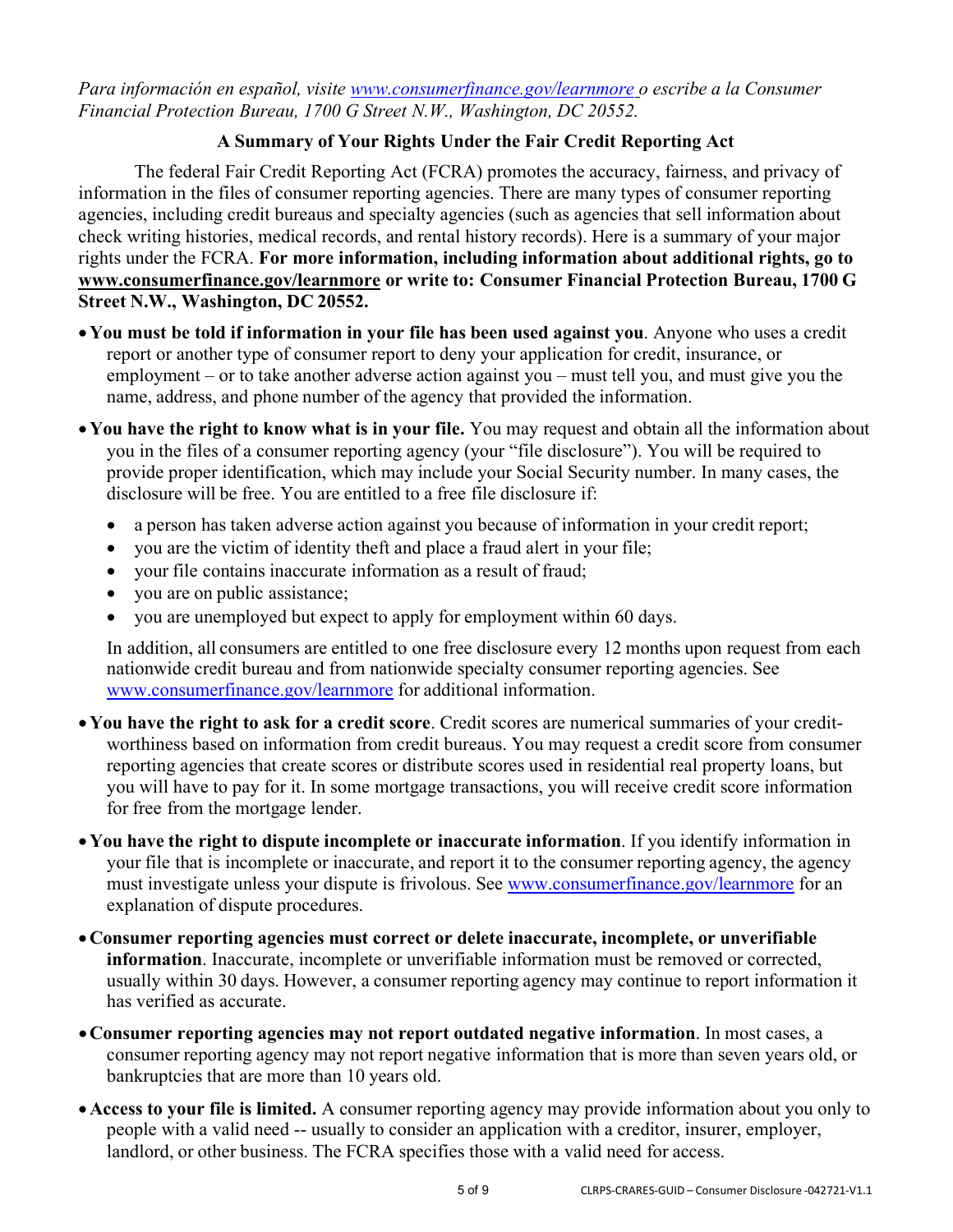- •**You must give your consent for reports to be provided to employers.** A consumer reporting agency may not give out information about you to your employer, or a potential employer, without your written consent given to the employer. Written consent generally is not required in the trucking industry. For more information, go to [www.consumerfinance.gov/learnmore.](http://www.consumerfinance.gov/learnmore)
- •**You may limit "prescreened" offers of credit and insurance you get based on information in your credit report.** Unsolicited "prescreened" offers for credit and insurance must include a toll-free phone number you can call if you choose to remove your name and address from the lists these offers are based on. You may opt-out with the nationwide credit bureaus at 1–888–567–8688.
- •**You may seek damages from violators**. If a consumer reporting agency, or, in some cases, a user of consumer reports or a furnisher of information to a consumer reporting agency violates the FCRA, you may be able to sue in state or federal court.
- **Identity theft victims and active duty military personnel have additional rights**. For more information, visit [www.consumerfinance.gov/learnmore.](http://www.consumerfinance.gov/learnmore)

**States may enforce the FCRA, and many states have their own consumer reporting laws. In some cases, you may have more rights under state law. For more information, contact your state or local consumer protection agency or your state Attorney General. For information about your federal rights, contact:** 

| <b>TYPE OF BUSINESS:</b>                                                                                                                                                                                                                                                                                                                                                                                                                                                          | <b>CONTACT:</b>                                                                                                                                                                                                                                                                                                                                                       |
|-----------------------------------------------------------------------------------------------------------------------------------------------------------------------------------------------------------------------------------------------------------------------------------------------------------------------------------------------------------------------------------------------------------------------------------------------------------------------------------|-----------------------------------------------------------------------------------------------------------------------------------------------------------------------------------------------------------------------------------------------------------------------------------------------------------------------------------------------------------------------|
| 1.a. Banks, savings associations, and credit<br>unions with total assets of over \$10 billion<br>and their affiliates.                                                                                                                                                                                                                                                                                                                                                            | a. Consumer Financial Protection Bureau<br>1700 G Street, N.W.<br>Washington, DC 20552                                                                                                                                                                                                                                                                                |
| b. Such affiliates that are not banks, savings<br>associations, or credit unions also should list,<br>in addition to the CFPB:<br>2. To the extent not included in item 1 above:                                                                                                                                                                                                                                                                                                  | b. Federal Trade Commission: Consumer Response<br>$Center - FCRA$<br>Washington, DC 20580<br>$(877)$ 382-4357                                                                                                                                                                                                                                                         |
| a. National banks, federal savings<br>associations, and federal branches and federal<br>agencies of foreign banks                                                                                                                                                                                                                                                                                                                                                                 | a. Office of the Comptroller of the Currency<br><b>Customer Assistance Group</b><br>1301 McKinney Street, Suite 3450<br>Houston, TX 77010-9050                                                                                                                                                                                                                        |
| b. State member banks, branches and agencies<br>of foreign banks (other than federal branches,<br>federal agencies, and Insured State Branches<br>of Foreign Banks), commercial lending<br>companies owned or controlled by foreign<br>banks, and organizations operating under<br>section 25 or 25A of the Federal Reserve Act.<br>c. Nonmember Insured Banks, Insured State<br>Branches of Foreign Banks, and insured state<br>savings associations<br>d. Federal Credit Unions | b. Federal Reserve Consumer Help Center<br>P.O. Box 1200<br>Minneapolis, MN 55480<br>c. FDIC Consumer Response Center<br>1100 Walnut Street, Box #11<br>Kansas City, MO 64106<br>d. National Credit Union Administration<br>Office of Consumer Protection (OCP)<br>Division of Consumer Compliance and Outreach<br>(DCCO)<br>1775 Duke Street<br>Alexandria, VA 22314 |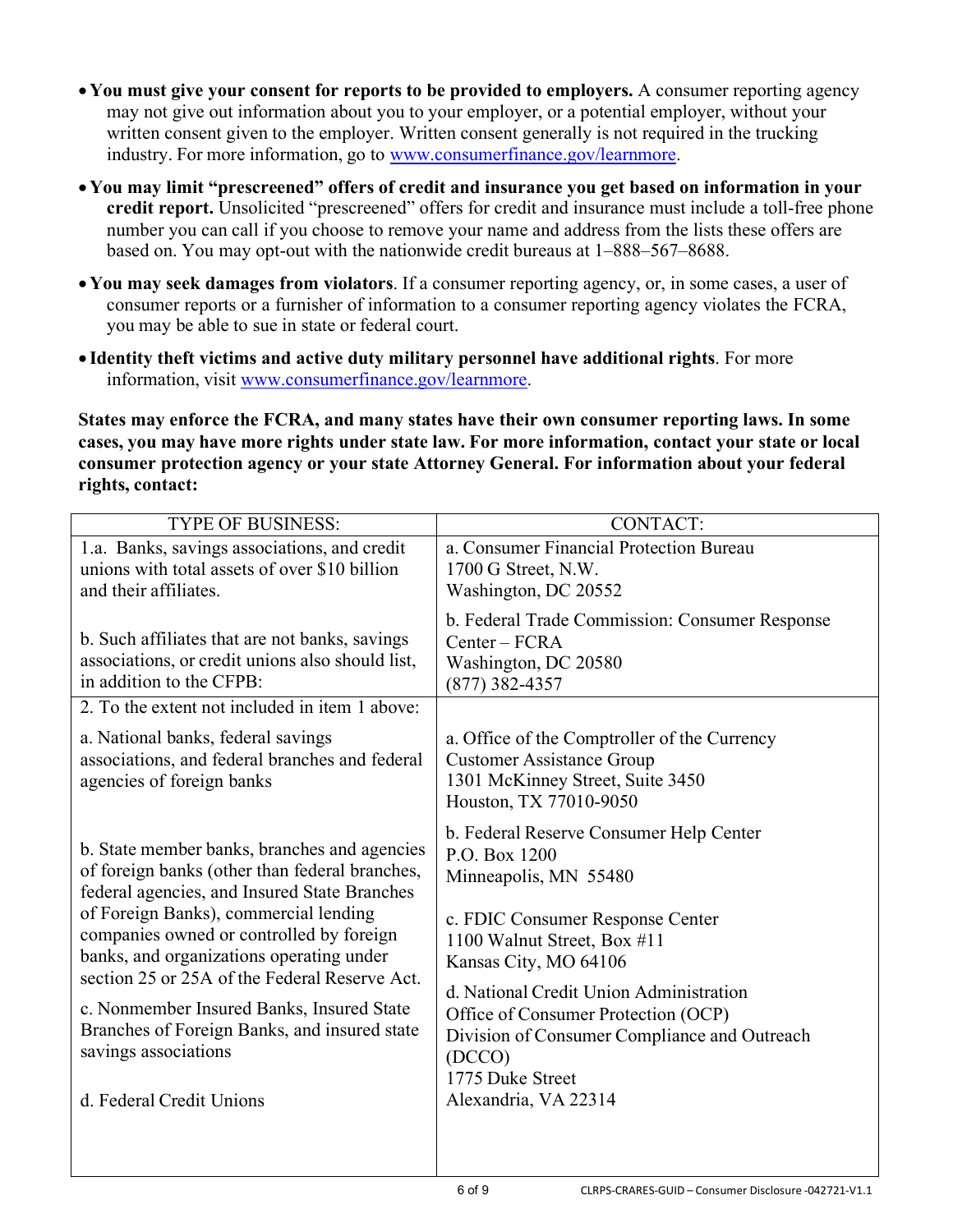| 3. Air Carriers                                | Asst. General Counsel for Aviation Enforcement &     |
|------------------------------------------------|------------------------------------------------------|
|                                                | Proceedings                                          |
|                                                | <b>Aviation Consumer Protection Division</b>         |
|                                                | Department of Transportation                         |
|                                                | 1200 New Jersey Avenue, S.E.                         |
|                                                | Washington, DC 20590                                 |
| 4. Creditors Subject to Surface Transportation | Office of Proceedings, Surface Transportation Board  |
| Board                                          | Department of Transportation                         |
|                                                | 395 E Street, S.W.                                   |
|                                                | Washington, DC 20423                                 |
| 5. Creditors Subject to the Packers and        | Nearest Packers and Stockyards Administration area   |
| Stockyards Act, 1921                           | supervisor                                           |
| 6. Small Business Investment Companies         | Associate Deputy Administrator for Capital Access    |
|                                                | United States Small Business Administration          |
|                                                | 409 Third Street, SW, 8 <sup>th</sup> Floor          |
|                                                | Washington, DC 20416                                 |
| 7. Brokers and Dealers                         | Securities and Exchange Commission                   |
|                                                | 100 F Street, N.E.                                   |
|                                                | Washington, DC 20549                                 |
| 8. Federal Land Banks, Federal Land Bank       | Farm Credit Administration                           |
| Associations, Federal Intermediate Credit      | 1501 Farm Credit Drive                               |
| Banks, and Production Credit Associations      | McLean, VA 22102-5090                                |
| 9. Retailers, Finance Companies, and All       | FTC Regional Office for region in which the creditor |
| <b>Other Creditors Not Listed Above</b>        | operates or Federal Trade Commission: Consumer       |
|                                                | Response Center - FCRA                               |
|                                                | Washington, DC 20580                                 |
|                                                | $(877)$ 382-4357                                     |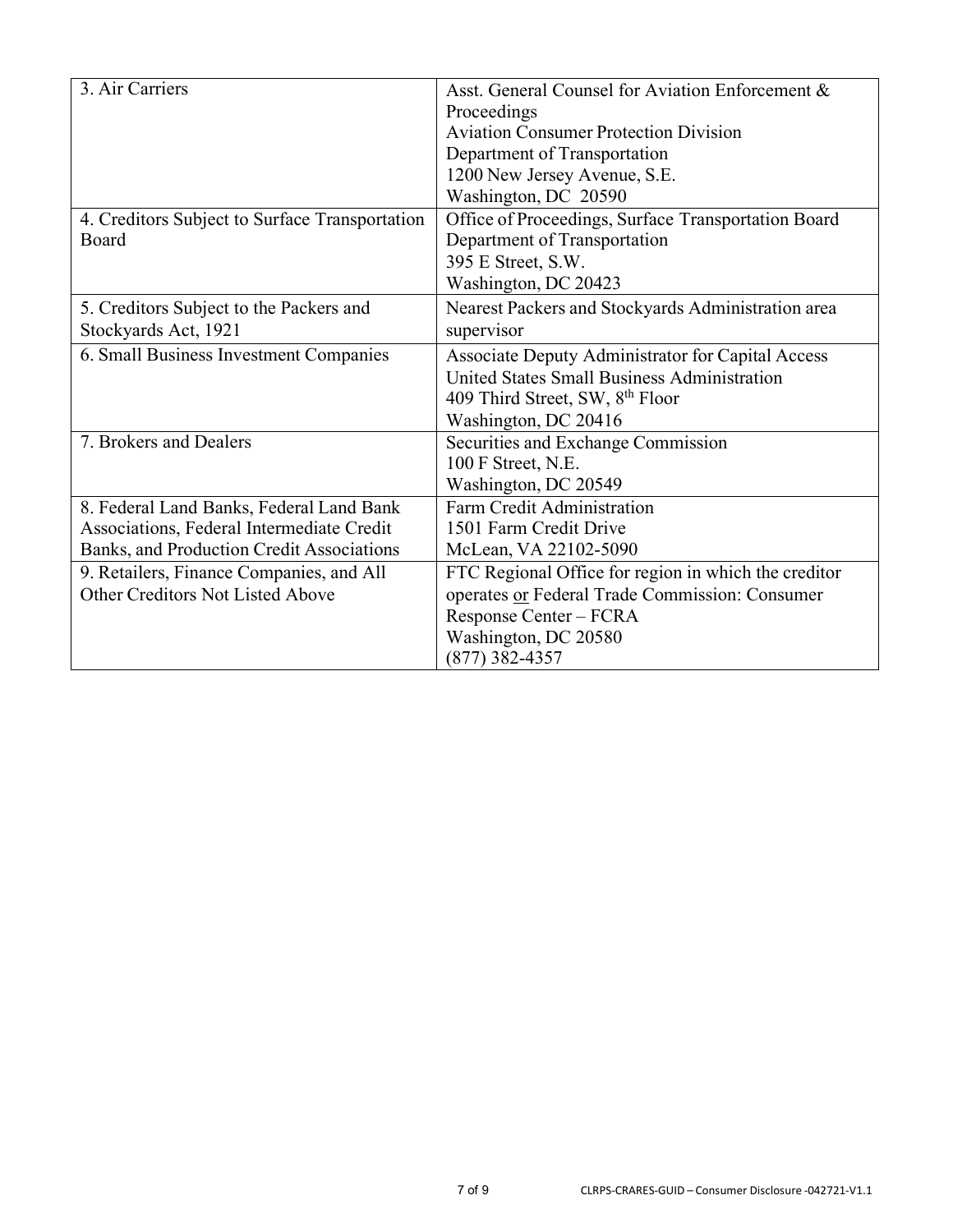*Para información en español, visite [www.consumerfinance.gov/learnmore o](http://www.consumerfinance.gov/learnmore) escribe a la Consumer Financial Protection Bureau, 1700 G Street N.W., Washington, DC 20552.* 

## **Remedying the Effects of Identity Theft**

You are receiving this information because you have notified a consumer reporting agency that you believe that you are a victim of identity theft. Identity theft occurs when someone uses your name, Social Security number, date of birth, or other identifying information, without authority, to commit fraud. For example, someone may have committed identity theft by using your personal information to open a credit card account or get a loan in your name. For more information, visit [www.consumerfinance.gov/learnmore o](http://www.consumerfinance.gov/learnmore)r write to: Consumer Financial Protection Bureau, 1700 G Street N.W., Washington, DC 20552.

The Fair Credit Reporting ACT (FCRA) gives you specific rights when you are, or believe that you are, the victim of identity theft. Here is a brief summary of the rights designed to help you recover from identity theft.

- **1. You have the right to ask the nationwide consumer reporting agencies place "fraud alerts" in your file to let potential creditors and others know that you may be a victim of identity theft** . A fraud alert can make it more difficult for someone to get credit in your name because it tells creditors to follow certain procedures to protect you. It also may delay your ability to obtain credit. You may place a fraud alert in your file by calling just one of the three nationwide consumer reporting agencies. As soon as that agency processes your fraud alert, it will notify the other two, which then also must place fraud alerts in your file.
	- Equifax: 1-800-525-6285; [www.equifax.com](http://www.equifax.com/)
	- Experian: 1-888-397-3742; [www.experian.com](http://www.experian.com/)
	- TransUnion: 1-800-680-7289; [www.transunion.com](http://www.transunion.com/)

An initial fraud alert stays in your file for at least 90 days. An extended alert stays in your file for seven years. To place either of these alerts, a consumer reporting agency will require you to provide appropriate proof of your identity, which may include your Social Security number. If you ask for an extended alert, you will have to provide an identity theft report. An identity theft report includes a copy of a report you have filed with a federal, state, or local law enforcement agency, and additional information a consumer reporting agency may require you to submit. For more detailed information about the identity theft report, visit [www.consumerfinance.gov/learnmore.](http://www.consumerfinance.gov/learnmore)

**2. You have the right to free copies of the information in your file (your "file disclosure")**. An initial fraud alert entitles you to a copy of all information in your file at each of the three nationwide agencies, and an extended alert entitles you to two free file disclosures in a 12-month period following the placing of the alert. These additional disclosures may help you detect signs of fraud, for example, whether fraudulent accounts have been opened in your name or whether someone has reported a change in your address. Once a year, you also have the right to a free copy of the information in your file at any consumer reporting agency, if you believe it has inaccurate information due to fraud, such as identity theft. You also have the ability to obtain additional free file disclosures under other provisions of the FCRA. See [www.consumerfinance.gov/learnmore.](http://www.consumerfinance.gov/learnmore)